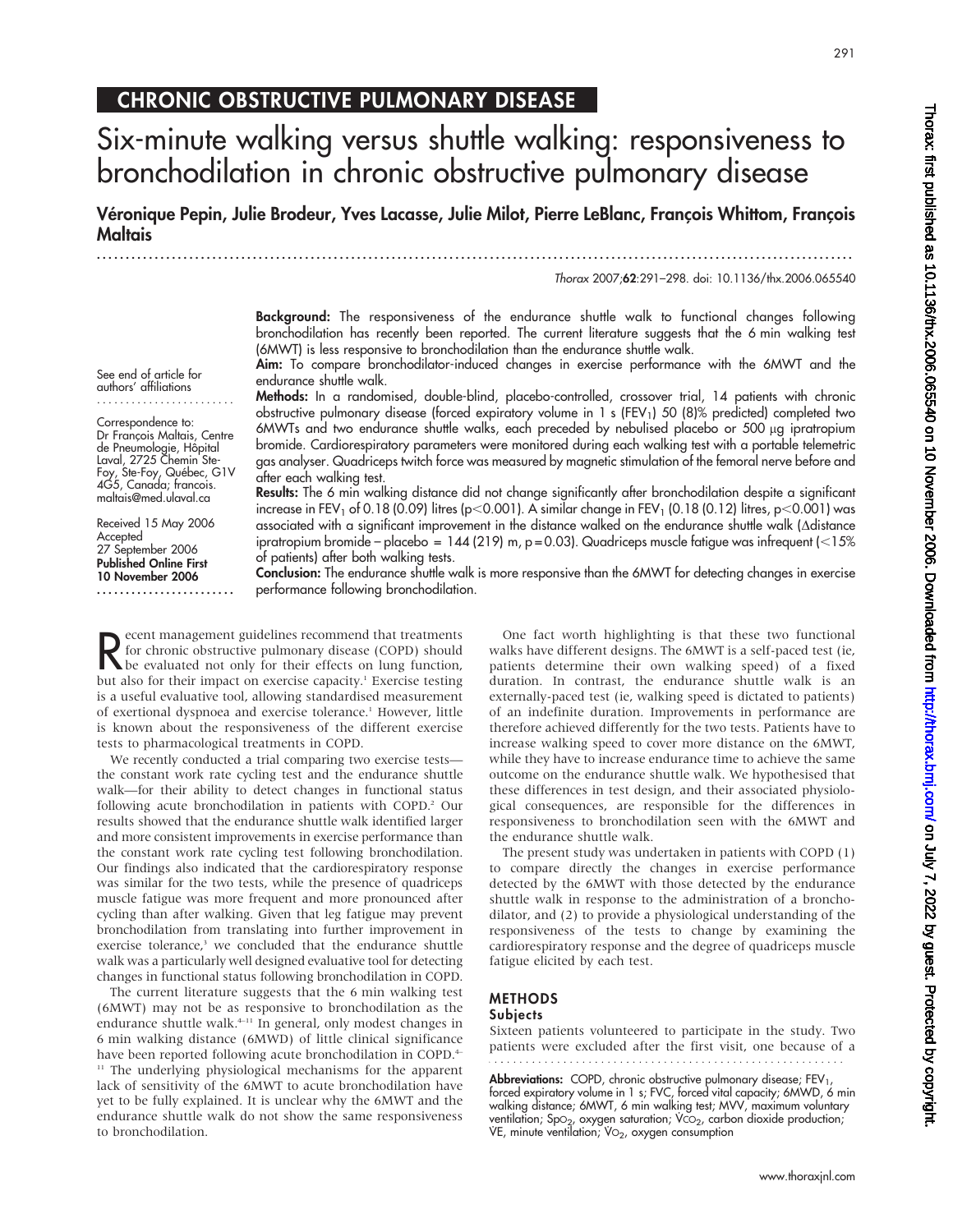respiratory exacerbation and the other because of an inability to comply with the exercise testing procedure. Thus, 14 patients completed the study protocol. Four of these patients had participated in a previous investigation comparing the constant work rate cycling test and the endurance shuttle walk.<sup>2</sup> This sample size was based on a previous investigation completed in our laboratory in which a statistically significant improvement in endurance shuttle walking distance was obtained in response to bronchodilation in a similar number of patients.<sup>2</sup>

Inclusion criteria were as follows: (1) moderate to severe COPD according to the GOLD guidelines (class II and  $III<sup>1</sup>$ ); (2) age  $>50$  years; (3) smoking history  $>10$  pack-years; (4) no COPD exacerbation within the preceding 4 weeks; (5) no history of asthma; (6) no need for supplemental oxygen during exercise; and (7) no other active condition that could influence exercise tolerance. Patients receiving tiotropium bromide were excluded from the study. The research protocol was approved by the institutional ethics committee and signed informed consent was obtained from each subject.

### Study design

The study required five visits to the research facility. The first visit included pulmonary function testing, incremental shuttle walking and familiarisation with the two walk tests (6MWT and endurance shuttle walk). The familiarisation consisted of completing two full tests for the 6MWT and several minutes at the target speed for the endurance shuttle walk. At the following four visits, subjects completed two 6MWTs and two endurance shuttle walks in a random order, at the rate of one test per visit. Each test was preceded by administration of nebulised placebo or 500 µg ipratropium bromide in a randomised and double-blind fashion. Subjects were asked to withdraw from short-acting  $\beta_2$  agonists (6 h), short-acting anticholinergics (6 h), long-acting  $\beta_2$  agonists (12 h) and theophyllines (24 h) before these visits. Study visits were separated by at least 48 h but no more than 1 week. Subjects were scheduled to attend at the same time of day throughout the study. More details about the experimental design are provided in fig E1 in the online data supplement available at http://thorax.bmj.com/supplemental.

## Pulmonary function testing

Spirometric data were obtained according to recommended techniques<sup>12</sup> and the results were compared with predicted normal values from the European Community for Coal and Steel/European Respiratory Society.13

#### Incremental shuttle walk

Peak walking capacity was first determined by incremental shuttle walking.<sup>14</sup> More details about this test can be found in the online data supplement available at http://thorax.bmj.com/ supplemental.

## Endurance shuttle walk

The endurance shuttle walk was performed in an enclosed corridor on a flat course 10 m in length, as previously described by Revill and colleagues.15 After a 2 min warm-up, the walking speed was set at the speed corresponding to 80% of peak oxygen consumption  $(\dot{V}o_2)$ , as predicted from the incremental shuttle walk. Before each test, patients were instructed to walk for as long as possible at the speed dictated by the auditory signal. Patients were notified that no further encouragement would be provided to them during the test. This was done to avoid any potential confounding effect on their performance.<sup>16</sup>

### Six-minute walking test

The 6MWT was completed in an enclosed corridor on a flat course 30 m in length according to the procedures recommended by the American Thoracic Society (ATS).<sup>17</sup> More details about this test can be found in the online data supplement available at http://thorax.bmj.com/supplemental.

## Physiological measures

Cardiorespiratory parameters ( $\dot{V}$ O<sub>2</sub>, carbon dioxide production  $(\dot{V}CO<sub>2</sub>)$ , minute ventilation ( $\dot{V}E$ ), respiratory rate and heart rate) were monitored breath-by-breath with a portable telemetric system (K4b,<sup>2</sup> Cosmed, Rome, Italy). More details about this system are available in the online data supplement available at http://thorax.bmj.com/supplemental. Oxygen saturation  $(Spo<sub>2</sub>)$ was measured at rest, every 60 m during the tests, and at endexercise by pulse oximetry (OSM2 Hemoximeter; Radiometer, Copenhagen, Denmark).

Quadriceps twitch force was measured before and immediately after each test using magnetic stimulation of the femoral nerve as previously described by Saey and colleagues.<sup>3</sup> Contractile muscle fatigue was defined as a post-exercise reduction in quadriceps twitch force of more than 15% from the resting value.<sup>3</sup> Further details on this methodology are available in the online data supplement and in fig E2 available at http://thorax.bmj.com/supplemental.

### Subjective measures

Dyspnoea was evaluated at rest, every 60 m during the tests, and at end-exercise with the modified 10-point Borg scale.<sup>18</sup> Perception of leg fatigue was evaluated at rest and at endexercise with the same scale. Patients were asked to identify the main limiting factor that precluded them from walking faster (6MWT) or longer (endurance shuttle walk).

#### Statistical analyses

The results are reported as mean (SD). The distance walked on the endurance shuttle walk excluded the 2 min warm-up period. The extent to which the two walking tests (6MWT and endurance shuttle walk) were able to detect changes in exercise performance (walking distance) between the two conditions (placebo and ipratropium bromide) was evaluated with repeated-measures ANOVA, where both treatment and carryover effects were examined. In addition, a standardised response mean (mean change in distance walked from placebo to ipratropium bromide/standard deviation of change) was computed for each walking test. The degree of association between baseline FEV<sub>1</sub>, bronchodilator-induced change in FEV<sub>1</sub>, mean walking distance (placebo and ipratropium bromide) and bronchodilator-induced changes in walking distance was examined with Pearson correlations.

|                                              | Mean (SD)  | Range         |
|----------------------------------------------|------------|---------------|
| Age (years)                                  | 64 (6)     | $51 - 73$     |
| Height (m)                                   | 1.65(0.10) | $1.47 - 1.81$ |
| Weight (kg)                                  | 73 (20)    | $46 - 106$    |
| BMI $(kq/m^2)$                               | 27(5)      | $18 - 34$     |
| $FEV1$ (litres)                              | 1.31(0.39) | $0.78 - 2.00$ |
| $FEV1$ (% predicted)                         | 50 (7)     | $39 - 64$     |
| <b>FVC</b> (litres)                          | 2.83(0.61) | $1.66 - 3.82$ |
| $FEV1/FVC$ (%)                               | 46 (7)     | $34 - 55$     |
| ISW distance (m)                             | 514 (135)  | 340-790       |
| $\overline{v}_2$ peak ( $\overline{l}/$ min) | 1.81(0.65) | $0.89 - 3.48$ |
| vo <sub>2</sub> peak (ml/kg/min)             | 25(6)      | $16 - 33$     |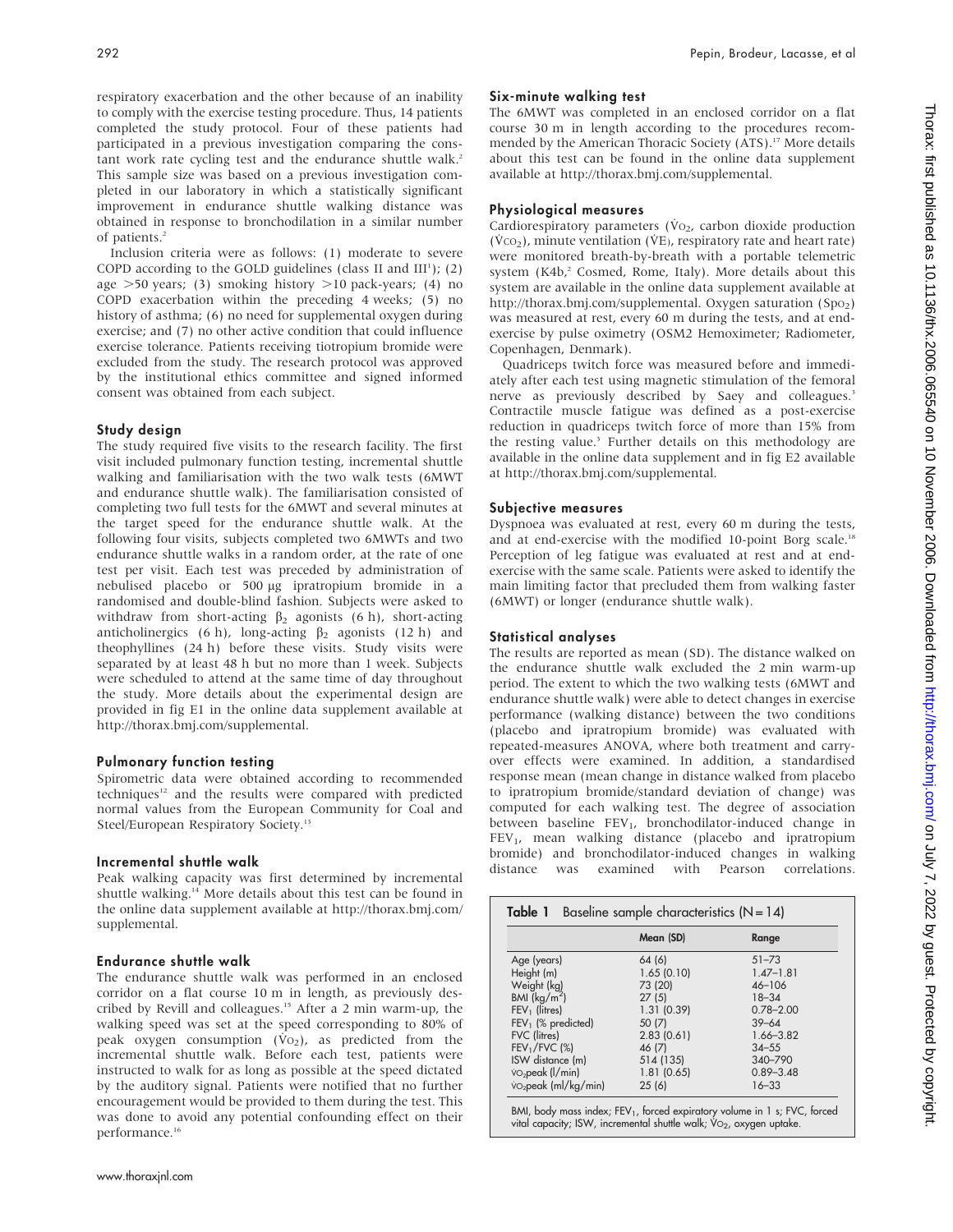Cardiorespiratory kinetics were compared between both walking tests and both testing conditions using a crossover ANOVA with repeated measurements within treatment periods.<sup>19</sup> When a statistically significant interaction with time was obtained (eg, test\*time), post-hoc tests were performed using Fisher's protected least significant difference (LSD) with Bonferroni corrections to identify the time points at which the differences occurred. Peak cardiorespiratory values were compared across the four testing conditions with repeated-measures ANOVA. The difference between resting and post-exercise quadriceps twitch force was evaluated for each walking test with paired t tests. The degree of quadriceps muscle fatigue was compared between both walking tests and both testing conditions with repeated-measures ANOVA. The locus of symptom limitation was compared between the two walking tests using a Wilcoxon signed rank test. The level of statistical significance was set at  $p<0.05$ .

## RESULTS

#### **Subjects**

The baseline characteristics of the study group are presented in table 1. Patients had stage II to stage III COPD, according to GOLD classification, and variable exercise capacities, as indicated by the wide range of performances on the incremental shuttle walk.

#### Pulmonary function

 $FEV<sub>1</sub>$  values obtained before and after nebulisation before the two 6MWT and the two endurance shuttle walks are shown in fig 1. Pre-nebulisation values were similar across the four testing conditions.  $FEV<sub>1</sub>$  remained unchanged after both placebo nebulisations, while a similar and significant increase was observed with ipratropium bromide before the two tests (0.18 (0.09) litres for the 6MWT and 0.18 (0.12) litres for the endurance shuttle walk).

#### Walking distance

Individual data and group mean for the distance walked in the four walking tests are shown in fig 2. Baseline walking distance and test duration (ie, with placebo) were significantly greater for the 6MWT than for the endurance shuttle walk (walking distance 553 (68) vs 420 (183) m, p $<$ 0.05, for the 6MWT; walking time 360 (0) vs 253 (112) s,  $p<0.01$ , for the endurance



Figure 1 Pre-nebulisation (open bars) and post-nebulisation (shaded bars) values for forced expiratory volume in 1 s (FEV<sub>1</sub>) with placebo and ipratropium bromide for the 6 min walking test (6MWT) and the endurance shuttle walk. Values are expressed as mean (SD).  $\text{*p}$  < 0.001.

shuttle walk). Estimated walking speed was similar between the two walking tests. Patients achieved 88 (8)% of their predicted 6MWD.<sup>20</sup> On average, the distance walked on the endurance shuttle walk increased significantly with bronchodilation ( $\Delta$ distance walked ipratropium bromide - placebo = 144 (219) m (95% CI 30 to 259)). In contrast, 6MWD did not increase significantly with ipratropium bromide ( $\Delta$ distance walked ipratropium bromide - placebo = 7 (17) m (95% CI  $-1$  to 16)). There was no carryover effect for either walking test. The individual data indicate that 9 of the 14 patients (64%) improved their performance on the endurance shuttle walk with bronchodilation, whereas performances on the 6MWT remained remarkably constant between the two conditions. The standardised response mean (magnitude of change/standard deviation of change) was larger for the endurance shuttle walk than for the 6MWT (0.66 and 0.42, respectively).

The mean walking distances (placebo and ipratropium bromide) and the changes in walking distance with bronchodilation did not correlate significantly; this was true both for the 6MWT ( $r = 0.14$ ,  $p = 0.63$ ) and the endurance shuttle walk  $(r = 0.41, p = 0.15)$ . Finally, improvement in 6MWD and shuttle walking distance after bronchodilation did not correlate with changes in  $FEV<sub>1</sub>$ .

### Physiological response

Figure 3 shows the time course and end-exercise values for  $\dot{V}_{O_2}$ , V˙E, V˙E/maximal voluntary ventilation (MVV), respiratory rate, dyspnoea and heart rate during the 6MWT and the endurance shuttle walk with placebo. The initial rise was significantly faster for the endurance shuttle walk than for the 6MWT. During the endurance shuttle walk, VE, respiratory rate and heart rate quickly approached values achieved on the maximal incremental shuttle walk, while these parameters remained at submaximal levels throughout the 6MWT.

The cardiorespiratory response to 6 min walking with placebo and ipratropium bromide is shown in fig 4.  $V_0$ <sub>2</sub> showed a steady-state profile after the third minute of both 6MWTs, as previously reported.<sup>21-22</sup> Cardiorespiratory kinetics were remarkably similar for the two tests, suggesting that both 6MWTs were performed at a similar pace. This physiological observation was supported by the data related to the estimated walking speed, which indicated that patients replicated the same walking pattern during the two 6MWTs. The cardiorespiratory response to endurance shuttle walking was also similar between the placebo and ipratropium bromide conditions, but patients were able to sustain the workload for a longer duration with ipratropium bromide (fig 5). Interestingly, end-exercise dyspnoea was similar between the two endurance shuttle walks despite the fact that a higher VE was reached with ipratropium bromide than with placebo. Finally, neither test elicited a significant fall in quadriceps twitch force. Quadriceps muscle fatigue occurred in less than 15% of patients after both walking tests.

#### Subjective response

The perception of dyspnoea was significantly higher for the endurance shuttle walk than for the 6MWT from the fourth measurement (180 m) up until the end of the tests. The locus of symptom limitation was similar between the two walking tests. Dyspnoea was cited as the main limiting factor by 9 patients with the 6MWT and 11 patients with the endurance shuttle walk; 11 of the 14 patients found the endurance shuttle walk to be more difficult than the 6MWT.

#### **DISCUSSION**

The aim of this study was to compare two field walking tests, the 6MWT and the endurance shuttle walk, with respect to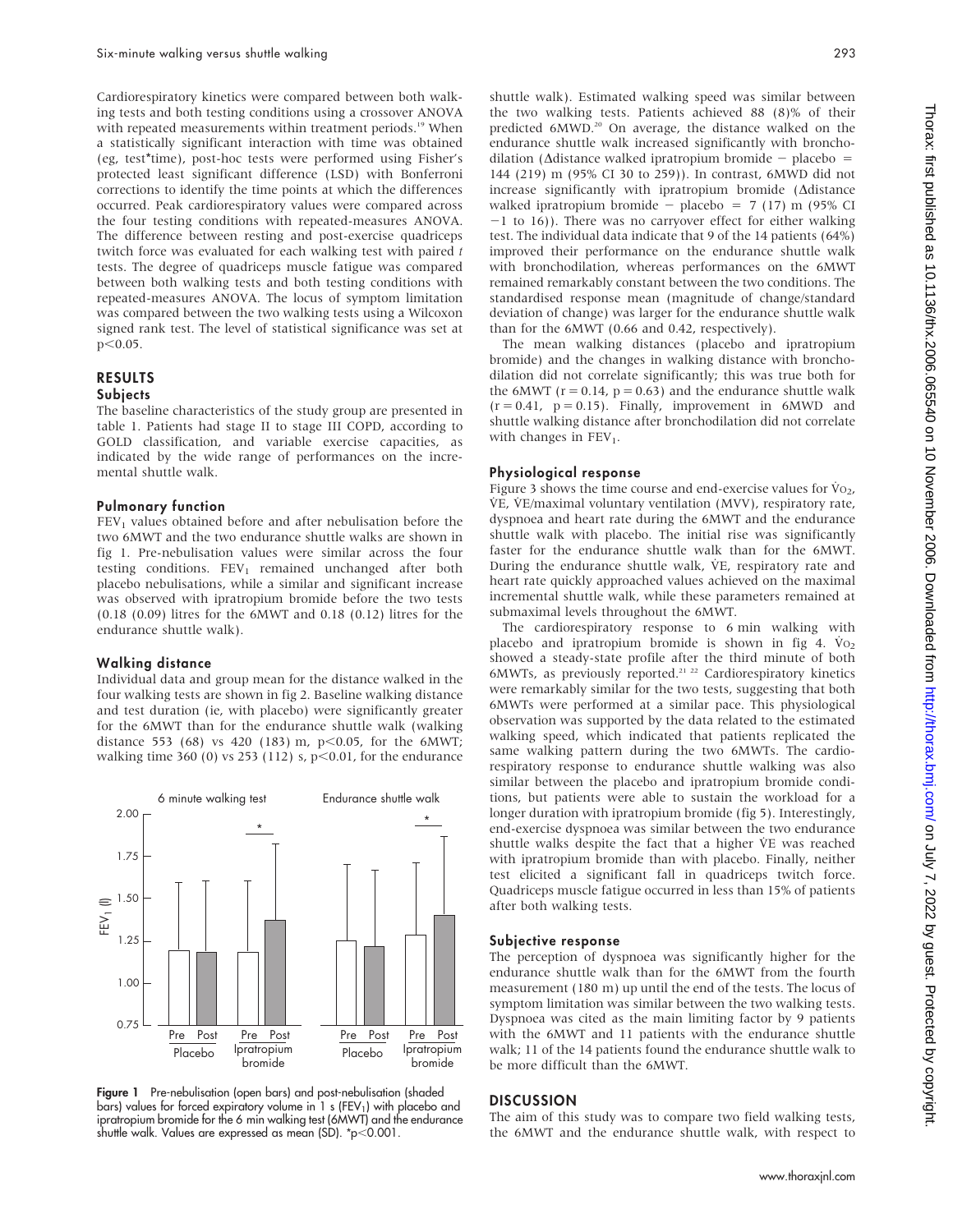

Figure 2 Individual data for changes in distance walked with placebo and with ipratropium bromide for the 6 min walking test and the endurance shuttle walk. The group mean for each experimental condition is represented by the horizontal bar. \*p = 0.028.

their ability to detect functional changes after bronchodilation in patients with COPD. Our results show that the endurance shuttle walk is more responsive to the acute effects of bronchodilation than the 6MWT in this patient population. Given the wide use of field walking tests as evaluative tools, this finding has important implications for future clinical trials assessing the functional impact of bronchodilation in patients with COPD.

In the present study, 6MWD did not improve significantly with ipratropium bromide. Previous investigations of the effect of anticholinergic agents on 6MWD have yielded inconsistent results.4 5 23–26 In one large multicentre clinical trial, no significant change in 6MWD was observed after 12 weeks of treatment with ipratropium bromide.<sup>5</sup> In contrast, other smaller investigations obtained statistically significant improvements in 6MWD in response to single doses of oxitropium bromide,<sup>4 24 25</sup> ipratropium bromide<sup>23</sup> and a combination of salbutamol and ipratropium bromide.<sup>26</sup> In these studies, improvements in 6MWD have ranged from 6 m to 39 m after bronchodilation with anticholinergic agents, which is consistent in magnitude with the change obtained in the present study (7 (17) m). Considering that the minimal clinically important difference in 6MWD is 54 m (95% CI 37 to 71),<sup>27</sup> the



Figure 3 Cardiorespiratory response during the 6 min walking test (6MWT, circles) and the endurance shuttle walk (squares) with placebo. Time course (open symbols) and end-exercise (closed symbols) values are shown for (A) oxygen consumption  $(\vee \circ_2)$ ,  $(B)$  minute ventilation (VE), (C) VE/maximal voluntary ventilation (MVV), (D) respiratory rate (RR), (E) dyspnoea, and (F) heart rate (HR). The dashed line represents the peak value achieved on the incremental shuttle walk. Values are mean (SE). \*p<0.05; †p<0.01; `p,0.001.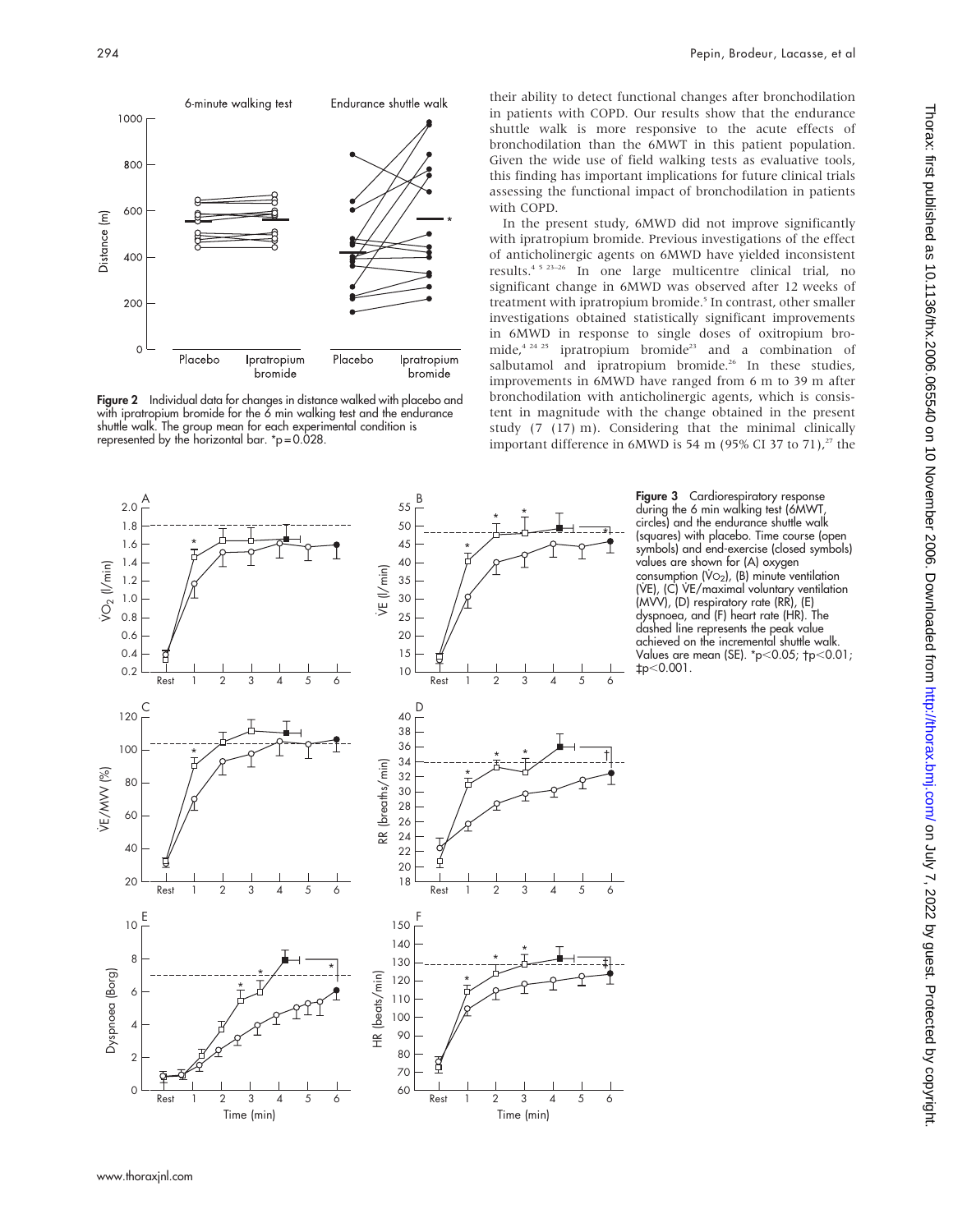

Figure 4 Cardiorespiratory response during the 6 min walking test (6MWT) under placebo (circles) and ipratropium bromide (triangles). Time course (open symbols) and end-exercise (closed symbols) values are shown for (A) oxygen consumption (V $O<sub>2</sub>$ ), (B) minute ventilation (VE), (C) VE/maximal voluntary ventilation (MVV), (D) respiratory rate (RR), (E) dyspnoea, and (F) heart rate (HR). The dashed line represents the peak value achieved on the incremental shuttle walk. Values are mean (SE).

clinical significance of the improvement in 6MWD with acute bronchodilation is questionable.

Previous studies reporting significant improvements in 6MWD in response to bronchodilation have been conducted in patients with baseline 6MWD ranging from 237 to 490 m.<sup>4 23–</sup> <sup>26</sup> This may suggest that the lack of responsiveness observed with the 6MWT in the present study could be related to the presence of a ceiling effect because of a relatively high baseline 6MWD (553 (68) m). This possibility was considered, but was not supported by our data. First, although 6MWD was relatively well preserved in our patients, it represented 88% of normal predicted values, indicating that there was room for further improvement. In addition, there was no correlation between mean 6MWD and improvement in 6MWD with bronchodilation, indicating that there was no systematic bias in the magnitude of bronchodilator-induced improvement in 6MWD according to mean performance. Thus, patients with high performances on the 6MWT did not show lesser gains in 6MWD than patients with lower performances.

Little is known about the sensitivity of the endurance shuttle walk to bronchodilation. To our knowledge, the present study is only the second one to report its responsiveness to bronchodilation. In a previous investigation<sup>2</sup> we showed that the distance walked on the endurance shuttle walk improved significantly with ipratropium bromide, that the test was able to detect an improvement in exercise performance in 82% of patients, and that its standardised response mean (signal to noise ratio) was greater than that of the constant work rate cycling test. Similarly, in the present study, the distance walked on the endurance shuttle walk increased significantly in response to ipratropium bromide. The test captured an improvement in exercise performance in 64% of the patients and its standardised response mean was greater than that of the 6MWT. The standardised response mean of the endurance shuttle walk was somewhat lower in the present study than in our previous investigation (0.66 vs 0.94). The reasons underlying this observation remain unclear. Subjects had slightly less severe airflow obstruction and higher baseline functional capacity in our previous investigation, supporting the notion that the lower responsiveness to bronchodilation in the present study was not due to the relatively well preserved lung function and functional status. Nevertheless, when the data from both studies are combined, the resulting standardised response mean for the endurance shuttle walk is 0.82, which is considered large.<sup>28</sup>

Two physiological mechanisms were explored to explain differences in sensitivity to bronchodilation between the 6MWT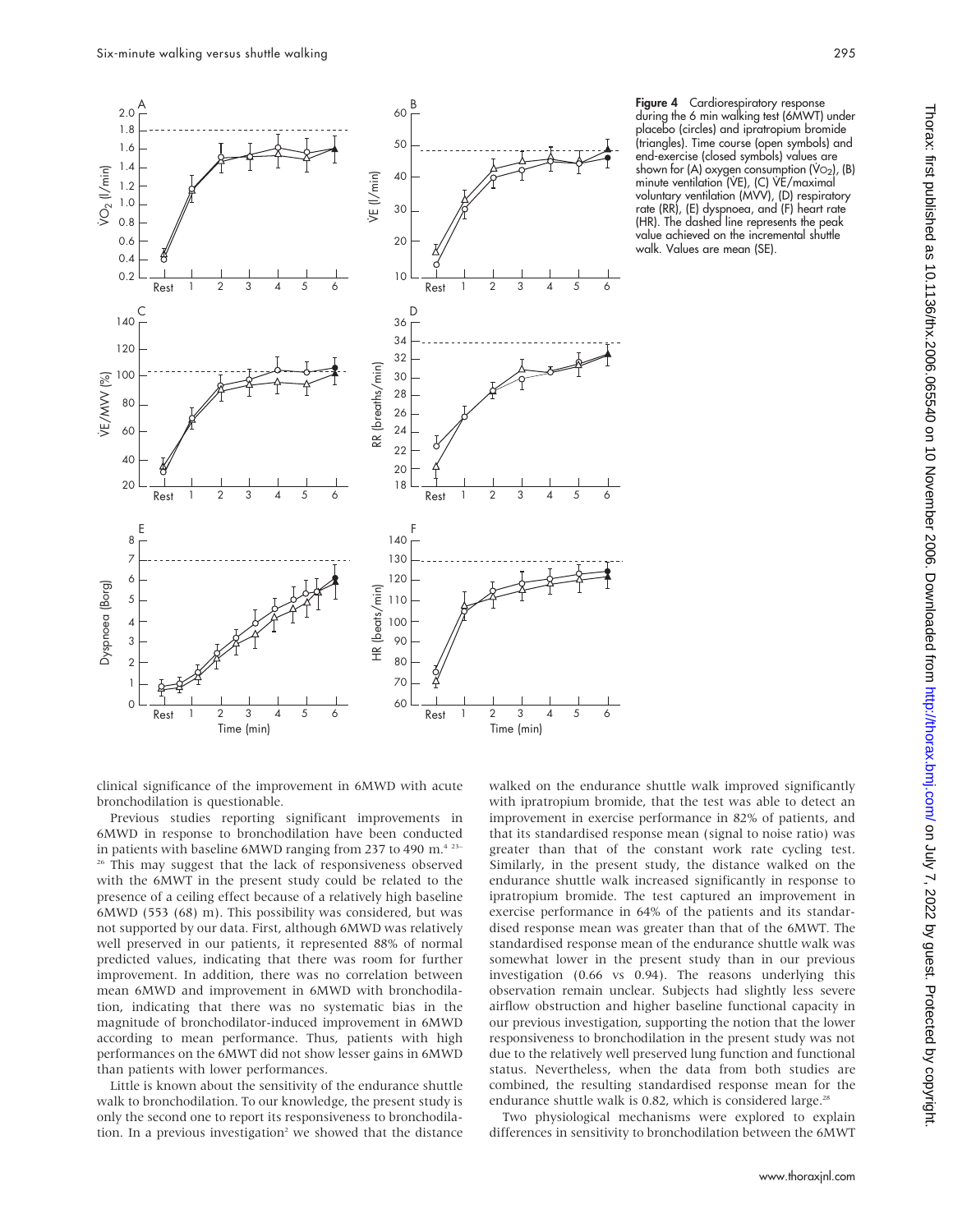

Figure 5 Cardiorespiratory response during the endurance shuttle walk under placebo (squares) and ipratropium bromide (triangles). Time course (open symbols) and end-exercise (closed symbols) values are shown for (A) oxygen consumption (V $O<sub>2</sub>$ ), (B) minute ventilation (VE), (C) VE/maximal voluntary ventilation (MVV), (D) respiratory rate (RR), (E) dyspnoea, and (F) heart rate (HR). The dashed line represents the peak value achieved on the incremental shuttle walk. Values are mean (SE).

whether on placebo or ipratropium bromide. In a previous investigation, Casas and colleagues<sup>22</sup> reported that the mean walking speed achieved during a 6MWT was highly predictive of critical walking speed, a surrogate of critical power, in patients with COPD. They reported a high concordance between the critical walking speed and the walking speed during the 6MWT, which suggests that patients naturally set their walking speed at the maximal sustainable level. Critical walking speed cannot be estimated from our set of data. However, the mean walking speed during the 6MWT in our patients, which ranged from 1.25 to 1.90 m/s, was very similar to that achieved by the patients studied by Casas and colleagues, suggesting that our patients were actually walking at their maximum sustainable

and the endurance shuttle walk—the cardiorespiratory response and the degree of quadriceps muscle fatigue elicited by each test. Previous investigations have shown that the occurrence of contractile fatigue of the quadriceps is much less common after walking tests than after cycling tests.<sup>2 29</sup> In the present study, average quadriceps twitch force was maintained after both walking tests and quadriceps muscle fatigue (postexercise fall in twitch force  $\geq 15\%$ ) was observed in <15% of patients. These findings support the concept that the relative contribution of quadriceps muscle fatigue to walking capacity is small.

Several important observations were made regarding the cardiorespiratory response to both walking tests. First, the initial response was faster during the endurance shuttle walk than during the 6MWT. Minute ventilation, respiratory rate, and heart rate quickly approached maximal values during endurance shuttle walking, while the same three parameters remained at submaximal levels throughout the 6MWT. This probably explains, at least in part, the shorter duration (and walking distance) of the endurance shuttle walk with placebo. Second, cardiorespiratory kinetics and walking speeds were very similar for both 6MWTs, suggesting that patients tend to reproduce the same walking pattern during 6 min walking,

walking speed. If we accept the idea that critical walking speed is a surrogate of critical power, the results of our study imply that critical power does not change with bronchodilation. Third, the cardiorespiratory response to endurance shuttle walking was also similar between the two testing conditions but, unlike for the 6MWT, this was expected since the workload was imposed and was identical for both conditions. A potential explanation for the improvement in endurance shuttle walking distance with bronchodilation is that, despite a higher peak  $\dot{V}_{O_2}$ during the ipratropium shuttle walk than the placebo walk,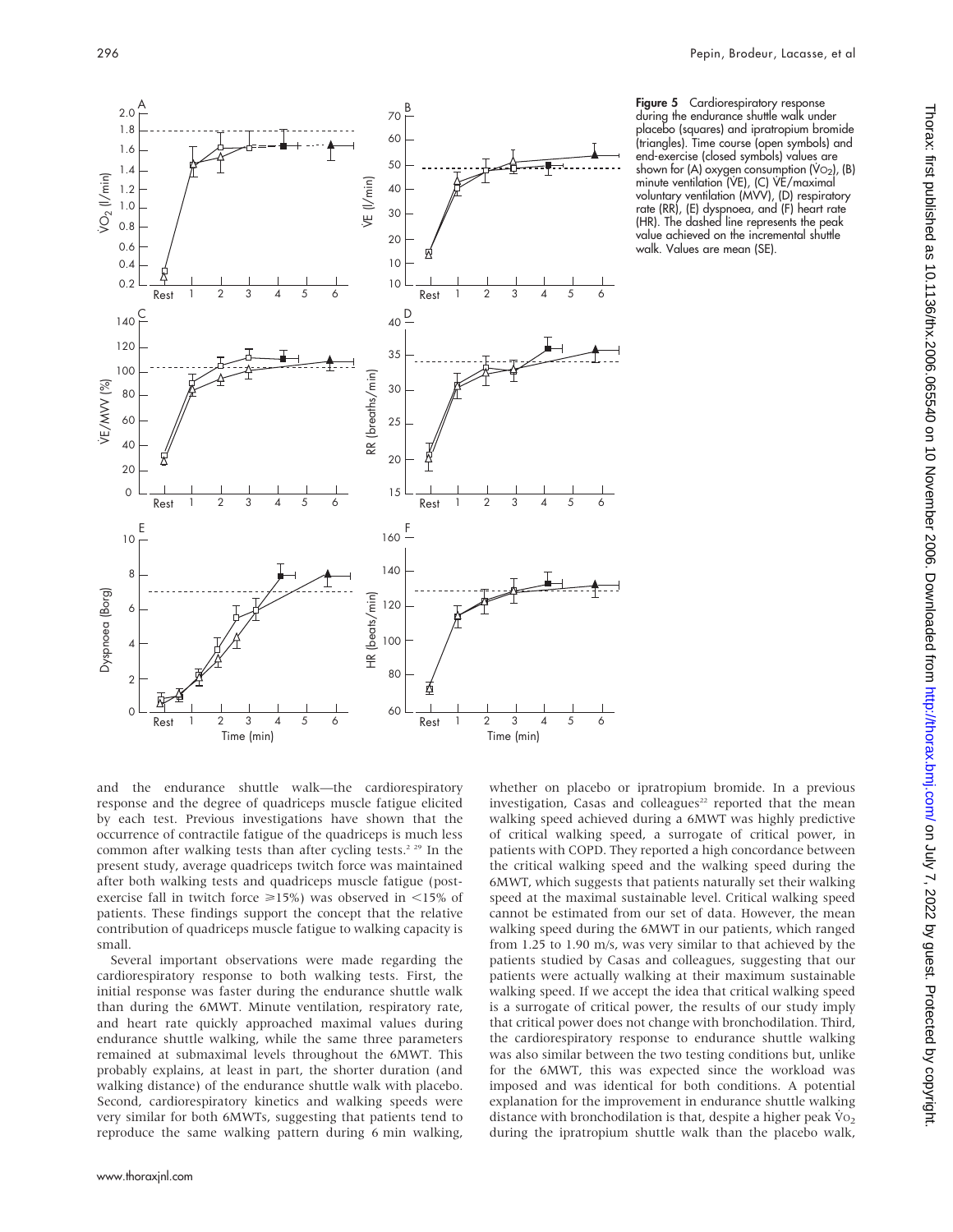dyspnoea at the end of the walk was similar between the two conditions. A reduction in dyspnoea for a given  $Vo<sub>2</sub>$  could be explained by reduced work of breathing or less dynamic hyperinflation with ipratropium bromide.<sup>30</sup> This physiological investigation was, however, beyond the scope of the present study. Irrespective of the mechanisms, patients were able to tolerate the same load for a longer time, which translated into improvements in the endurance shuttle walking distance.

Subjective information obtained from patients supported our physiological observations. Most of the patients cited dyspnoea as the main limiting factor for both walking tests (as opposed to leg fatigue or to a combination of dyspnoea and leg fatigue), which supports the notion that leg fatigue is not a prevalent finding after walking tests, whether evaluated objectively or subjectively. Patients rated their dyspnoea higher for the endurance shuttle walk than for the 6MWT, and perceived the endurance shuttle walk to be more demanding than the 6MWT.

Together, our findings pertaining to test duration, cardiorespiratory response and perceived degree of difficulty suggest that the endurance shuttle walk is more physiologically demanding than the 6MWT. Surprisingly, the mean walking speed was similar for both tests. However, the endurance shuttle walk was performed on a 10 m course while the 6MWT was performed on a 30 m course. This was done to comply with the guidelines for each test.<sup>15 17</sup> The endurance shuttle walk therefore required that patients change direction much more frequently than the 6MWT. Although a recent multicentre study showed no effect of course length on 6MWD for straight courses ranging from 15 to 50  $m<sup>31</sup>$  our physiological and subjective data suggest that the numerous accelerations and decelerations required during the endurance shuttle walk made it more difficult for patients to maintain the same mean walking speed than during the 6MWT.

Although patients perceived the endurance shuttle walk to be demanding, they were able to increase their endurance time with ipratropium bromide and therefore covered more distance. In contrast, patients replicated the same walking pattern for the 6MWT, regardless of the testing condition, and consequently did not increase 6MWD in response to bronchodilation. These findings suggest that it is easier for patients to increase endurance time than it is to increase walking speed, thereby suggesting that the different designs of the tests had an impact on their respective response to bronchodilation. The situation appears to be different in pulmonary rehabilitation, since the 6MWT has been shown to be somewhat responsive in that setting.<sup>32</sup> One potential explanation is that patients may learn how to walk faster during pulmonary rehabilitation, an effect unlikely to be achieved by acute bronchodilation alone. Nonetheless, improvements in 6MWD after pulmonary rehabilitation have not consistently reached the minimal clinical important difference.<sup>32</sup> In addition, recent evidence suggests that the endurance shuttle walk is more responsive to the effects of pulmonary rehabilitation than the 6MWT.<sup>33</sup> The endurance shuttle walk has also recently been shown to discriminate between treatments in short-term studies using altered gas mixtures.34 Together, these findings provide growing support for the use of the endurance shuttle walk as an evaluative tool to monitor response to treatment in COPD.

In conclusion, the results of this study indicate that the endurance shuttle walk is more responsive to the acute effects of bronchodilation than the 6MWT. Clinical, physiological and subjective findings suggest that differences in test designs may explain, at least in part, these differences in the responsiveness to bronchodilation. This may be especially true when evaluating patients with COPD with a wide range of disease severity and with a relatively well-preserved functional status. Overall, these findings have important implications for future clinical trials

evaluating the functional impact of bronchodilation in patients with COPD.

## ACKNOWLEDGEMENTS

The authors acknowledge the help of Marthe Bélanger, Marie-Josée Breton, Brigitte Jean and Josée Picard in performing this study. They also thank Gaétan Daigle for his statistical assistance and Dr Mike D L Morgan for kindly providing the shuttle walking protocols.



Additional data available online at http:// thorax.bmj.com/supplemental

#### Authors' affiliations

.......................

Véronique Pepin, Julie Brodeur, Yves Lacasse, Julie Milot, Pierre LeBlanc, François Whittom, François Maltais, Centre de recherche, Hôpital Laval, Institut Universitaire de Cardiologie et de Pneumologie de l'Université Laval, Québec, Canada

V Pepin is supported by la Fondation de l'Hôpital du Sacré-Cœur de Montréal. F Maltais is a research scholar of the Fonds de la Recherche en Santé du Québec.

Conflict of interest: None declared

#### **REFERENCES**

- 1 Global Initiative for Chronic Obstructive Lung Disease. Global strategy for the diagnosis, management, and prevention of chronic obstructive pulmonary disease, 2005.http://www.goldcopd.com.
- 2 Pepin V, Saey D, Whittom F, et al. Walking versus cycling: sensitivity to bronchodilation in chronic obstructive pulmonary disease. Am J Respir Crit Care Med 2005;172:1517–22.
- 3 Saey D, Debigaré R, LeBlanc P, et al. Contractile leg fatigue after cycle exercise: a factor limiting exercise in patients with COPD. Am J Respir Crit Care Med 2003;168:425–30.
- 4 Oga T, Nishimura K, Tsukino M, et al. The effects of oxitropium bromide on exercise performance in patients with stable chronic obstructive pulmonary disease. A comparison of three different exercise tests. Am J Respir Crit Care Med 2000;161:1897–901.
- 5 Mahler DA, Donohue JF, Barbee RA, et al. Efficacy of salmeterol xinafoate in the treatment of COPD. Chest 1999;115:957–65.
- 6 Grove A, Lipworth BJ, Reid P, et al. Effects of regular salmeterol on lung function and exercise capacity in patients with chronic obstructive airways disease. Thorax 1996;51:689-93.
- 7 Boyd G, Morice AH, Pounsford JC, et al. An evaluation of salmeterol in the treatment of chronic obstructive pulmonary disease (COPD). Eur Respir J 1997;10:815–21.
- 8 Hansen NC, May O. Domiciliary nebulized terbutaline in severe chronic airways obstruction. Eur Respir J 1990;3:463–4.
- 9 Mohammed AF, Anderson K, Matusiewicz SP, et al. Effect of controlled-release salbutamol in predominantly non-reversible chronic airflow obstruction. Respir Med 1991:85:495-500.
- 10 **Evald T**, Keittelmann S, Sindrup JH, *et al.* The effect of inhaled terbutaline on<br>FEV<sub>1</sub>, FVC, dyspnoea and walking distance in patients with chronic obstructive<br>lung disease. Respir Med 1992;**86**:93–6.
- 11 Jaeschke R, Guyatt GH, Willan A, et al. Effect of increasing doses of beta agonists on spirometric parameters, exercise capacity, and quality of life in
- patients with chronic airflow limitation. Thorax 1994;49:479–84.<br>12 **American Thoracic Society**. Standards for the diagnosis and care of patients with chronic obstructive pulmonary disease (COPD) and asthma. Am Rev Respir Dis 1987;136:225–44.
- 13 Quanjer PH, Tammeling GJ, Cotes JE, *et al.* Lung volumes and forced ventilatory<br>flows. Report Working Party Standardization of Lung Function Tests, European<br>Community for Steel and Coal. Official Statement of the Europ Society. Eur Respir J Suppl 1993;16:5-40.
- 14 Singh SJ, Morgan MD, Scott S, et al. Development of a shuttle walking test of disability in patients with chronic airways obstruction. Thorax 1992;47:1019–24.
- 15 Revill SM, Morgan MD, Singh SJ, et al. The endurance shuttle walk: a new field test for the assessment of endurance capacity in chronic obstructive pulmonary disease. Thorax 1999;54:213–22.
- 16 Guyatt GH, Pugsley S, Sullivan MJ, et al. Effect of encouragement on walking test performance. Thorax 1984;39:818–22. 17 ATS statement: guidelines for the six-minute walk test. Am J Respir Crit Care
- Med 2002;166:111-7.
- 18 Borg G. Psychophysical bases of perceived exertion. Med Sci Sports Exerc 1982;14:377–81.
- 19 Jones B, Kenward MG. Design and analysis of cross-over trials, 2nd ed. New York: Chapman & Hall, 2003.
- 20 Troosters T, Gosselink R, Decramer M. Six minute walking distance in healthy elderly subjects. Eur Respir J 1999;14:270–4.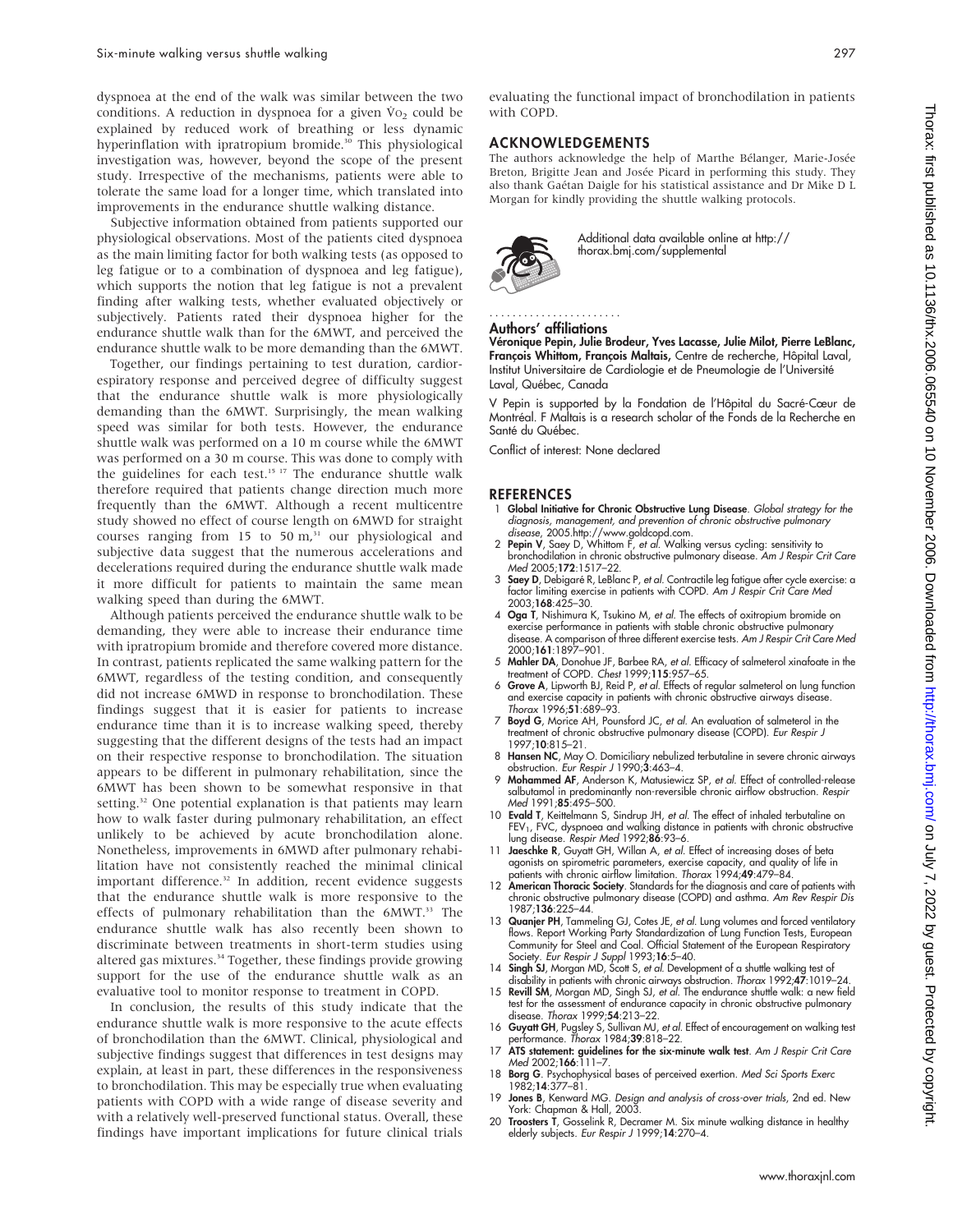- 21 Troosters T, Vilaro J, Rabinovich R, et al. Physiological responses to the 6-min walk test in patients with chronic obstructive pulmonary disease. Eur Respir J  $2002.20.564 - 9$
- 22 Casas A, Vilaro J, Rabinovich R, et al. Encouraged 6-min walking test indicates maximum sustainable exercise in COPD patients. Chest 2005;128:55–61. 23 Connolly CK, Chan NS. Salbutamol and ipratropium in partially reversible
- airway obstruction. Br J Dis Chest 1987;81:55–61.
- 24 Hay JG, Stone P, Carter J, et al. Bronchodilator reversibility, exercise performance and breathlessness in stable chronic obstructive pulmonary disease. Eur Respir J 1992;5:659–64.
- 25 Spence DP, Hay JG, Carter J, et al. Oxygen desaturation and breathlessness during corridor walking in chronic obstructive pulmonary disease: effect of oxitropium bromide. Thorax 1993;48:1145–50.
- 26 Eiser N, Willsher D, Dore CJ. Reliability, repeatability and sensitivity to change of externally and self-paced walking tests in COPD patients. Respir Med 2003;97:407–14.
- 27 Redelmeier DA, Bayoumi AM, Goldstein RS, et al. Interpreting small differences in functional status: the six-minute walk test in chronic lung disease patients. Am J Respir Crit Care Med 1997;155:1278–82.
- 28 McDowell I, Newell C. Measuring health: a guide to rating scales and questionnaires, 2nd ed. New York: Oxford University Press, 1996.
- 29 Man WD, Soliman MG, Gearing J, et al. Symptoms and quadriceps fatigability after walking and cycling in chronic obstructive pulmonary disease. Am J Respir Crit Care Med 2003;168:562–7.
- 30 O'Donnell DE, Lam M, Webb KA. Spirometric correlates of improvement in exercise performance after anticholinergic therapy in chronic obstructive pulmonary disease. Am J Respir Crit Care Med 1999;160:542-9.
- 31 Sciurba F, Criner GJ, Lee SM, et al. Six-minute walk distance in chronic obstructive pulmonary disease: reproducibility and effect of walking course layout and length. Am J Respir Crit Care Med 2003;167:1522–7.
- 32 Lacasse Y, Wong E, Guyatt GH, *et al. M*eta-analysis of respiratory rehabilitation<br>in chronic obstructive pulmonary disease. *Lancet* 1996;**348**:1115–9.<br>33 Eaton T, Young P, Nicol K, *et al.* The endurance shuttle walki
- measure in pulmonary rehabilitation for COPD patients. Chronic Respir Dis 2006;3:3–9.
- 34 Laude EA, Duffy NC, Baveystock C, et al. The effect of helium and oxygen on exercise performance in chronic obstructive pulmonary disease: a randomized crossover trial. Am J Respir Crit Care Med 2006;173:865–70.

# LUNG ALERT ..........................................................................................................

#### CT screening helps to detect resectable lung cancers and may improve survival

m Henschke CI, Yankelevitz DF, Libby DM, et al. Survival of patients with stage I lung cancer detected on ct screening the international early lung cancer action programme investigators. N Engl J Med 2006;355:1763–71.

Ins international uncontrolled prospective study screened 31 567 asymptomatic individuals<br>using low dose CT scan between 1993 and 2005. Positive tests were defined on baseline<br>screening as the identification of a least one his international uncontrolled prospective study screened 31 567 asymptomatic individuals using low dose CT scan between 1993 and 2005. Positive tests were defined on baseline screening as the identification of a least one solid or partly solid non-calcified pulmonary diameter or a solid endobronchial node; and on annual screening as any new non-calcified nodule. Patients with suspicious lesions underwent investigation with positron emission tomography (PET), biopsy or repeat CT scan. The study identified 484 participants with lung cancer, 412 (85%) of whom had clinical stage I disease with an estimated 10 year survival rate of 88%. Survival rates increased to 92% in the 302 individuals with stage I cancer who underwent surgical resection within 1 month of diagnosis.

The study is limited by lack of a control group and disease specific mortality as its endpoint, resulting in lead time, length time and over diagnosis bias. The majority of lung cancers detected were found on baseline screening (405) compared with annual CT scan (75) and survival rates are statistically projected rather than true values. CT scan as a primary screening tool is noninvasive with a relative low morbidity, however it yields no information regarding the biological behaviour of the nodule and confirmatory diagnosis requires further invasive procedures. CT scan-based screening programmes may prove difficult to implement within the current National Health Service system in the UK, although this American study demonstrates that it can detect curable cancers.

#### Helen Liddicoat

SHO in Respiratory Medicine, Homerton University Hospital, London, UK; drhliddicoat@hotmail.com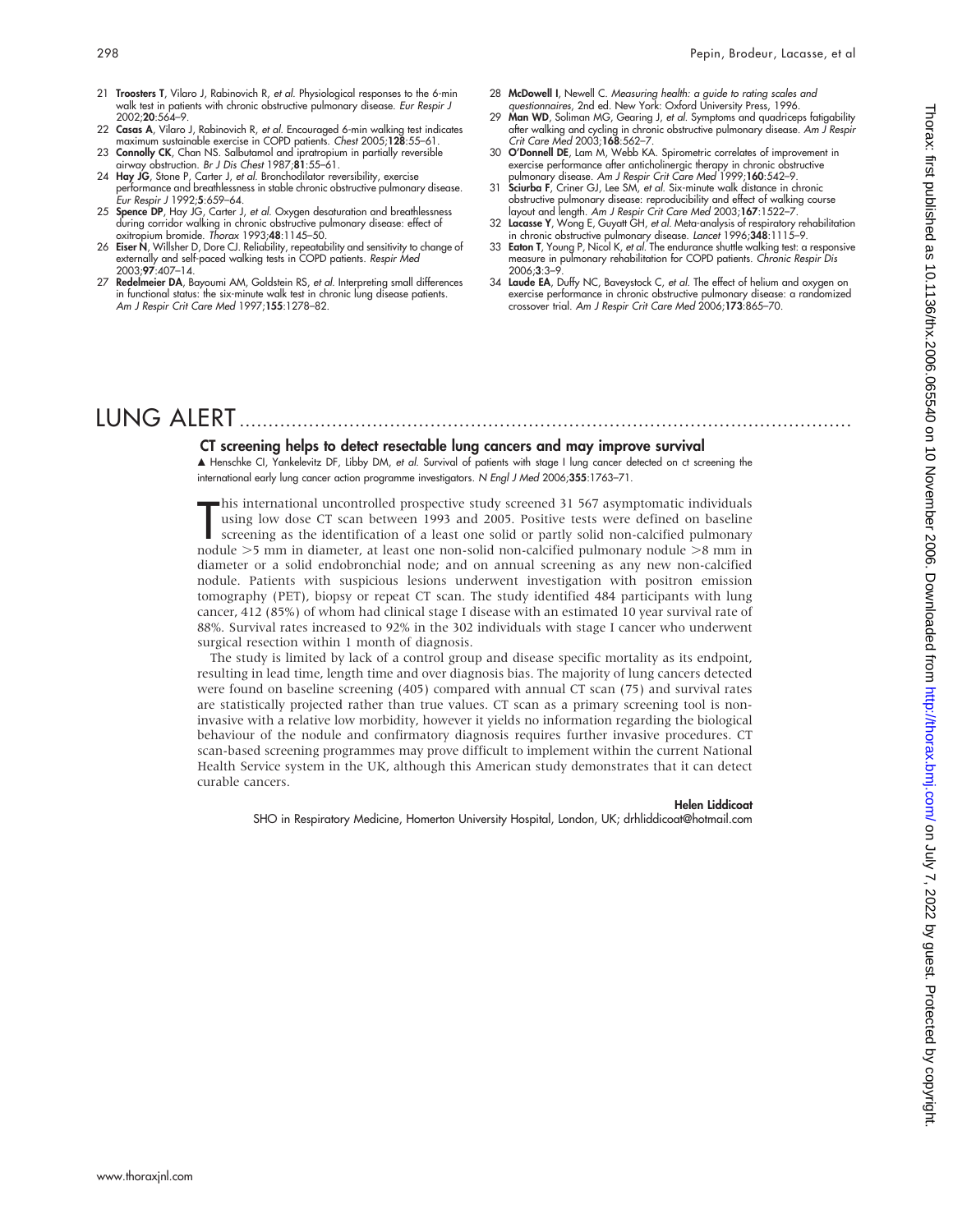## **ONLINE DATA SUPPLEMENT**

# **Six-Minute Walking Versus Shuttle Walking: Responsiveness to Bronchodilation in Chronic Obstructive Pulmonary Disease**

**Authors:** Véronique Pepin, Julie Brodeur, François Whittom, Yves Lacasse, Julie Milot, Pierre LeBlanc, François Maltais.

## **METHODS**

# **Study design**

A schematic representation of the study protocol is presented in Figure E1.

# **Incremental Shuttle Walk**

The incremental shuttle walk was performed in an enclosed corridor on a flat 10-meterlong course. As previously described by Singh and colleagues<sup>1</sup>, patients walked around two cones, each positioned 0.5 m from either end, following the rhythm dictated by the audio signal. Walking speed was initially set at 0.50 meters/second and subsequently increased by 0.17 meter/second every minute until the patient reached a symptom-limited maximum.

# **Endurance Shuttle Walk**

The endurance shuttle walk was performed in an enclosed corridor on a flat 10-meterlong course, as previously described by Revill and colleagues<sup>2</sup>. After a two minute warm up, walking speed was set at the speed corresponding to 80% of  $\sqrt[4]{\mathcal{O}_2}$  peak, as predicted from the incremental shuttle walk. Before each test, patients were instructed to walk for as long as possible at the speed dictated by the auditory signal. Patients were notified that no further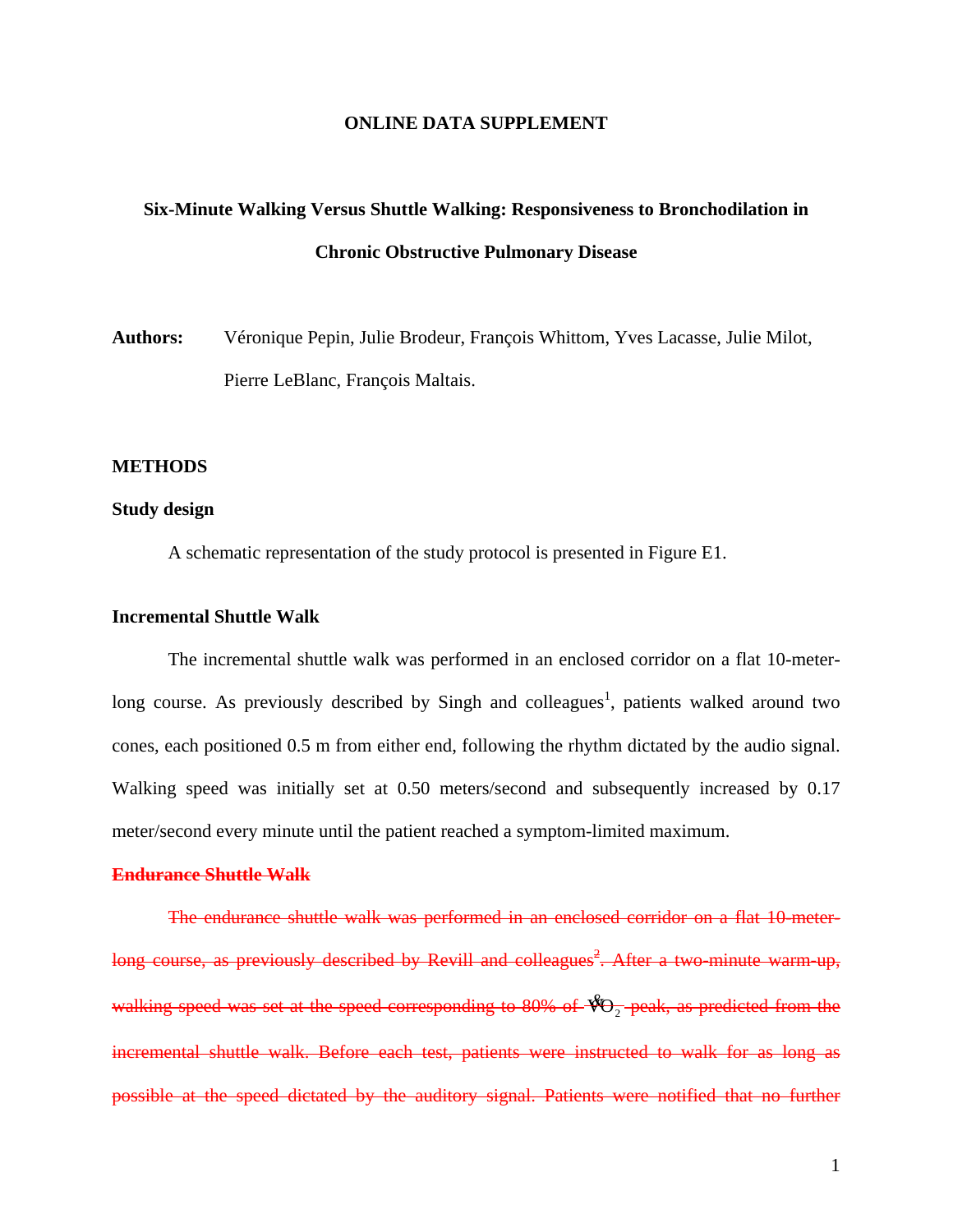encouragement would be provided to them during the test. This was done to avoid any potential confounding effect on their performance<sup>3</sup>.

## **Six-Minute Walking Test**

The 6MWT was completed in an enclosed corridor on a flat 30-meter-long course according to the procedures recommended by the American Thoracic Society  $(ATS)^4$ . Before each test, patients were instructed to cover as much ground as possible in the allotted time period. Patients were also notified that no encouragement would be provided to them during the test, but that they would be kept aware of time, as per ATS guidelines<sup>4</sup>. Test time was recorded for every 60 meters completed to estimate walking speed.

# **Physiological Measures**

## *Cardiorespiratory Parameters*

For all exercise tests performed in this study, gas exchange parameters ( $\mathcal{R}_{Q_2}, \mathcal{R}_{CO_2}, \mathcal{R}_{E}$ ) and heart rate were monitored breath-by-breath with a portable telemetric system  $(K4b^2)$ , Cosmed, Italy). The system consisted of a facemask, heart rate monitor, battery, transmitting unit (containing the  $O_2$  and  $CO_2$  gas analysers) and receiving unit. The turbine and gas analysers were calibrated before each test. The accuracy of this system has been previously tested in healthy subjects<sup>5</sup> and in COPD patients<sup>6</sup> with excellent results for  $\mathcal{R}_{Q_2}$  while  $\mathcal{R}_{QQ_2}$  and respiratory exchange ratio values can be slightly underestimated. Because of this, only  $\mathcal{R}_{Q_2}$  values are reported in the present investigation.

# *Quadriceps force measurements*

Before and after each endurance test, quadriceps twitch force was evaluated during a single magnetic stimulation of the femoral nerve as previously described by our group<sup>7</sup>(Figure E2). From a supine position, the dominant leg was stabilised on a wooden frame with the knee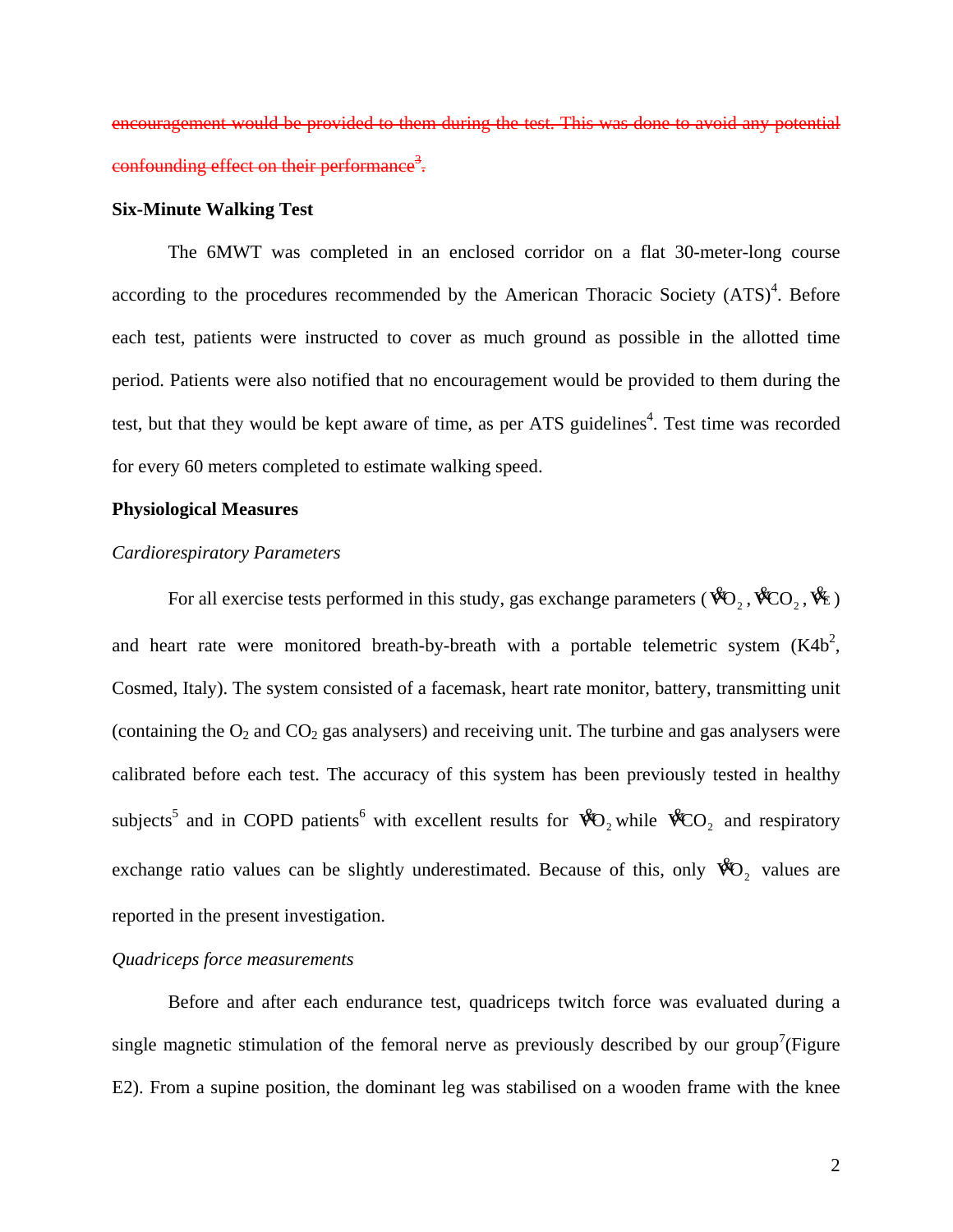and the hip flexed at 45º. The box design ensured that the leg position was standardised during all measurements and that the length of the quadriceps remained identical throughout the experimentation. The ankle was attached to a strain gauge (Hewlett-Packard, Palo Alto, Ca) through a non-elastic ankle strap to measure the isometric knee extension tension. Care was taken to ensure that the ankle strap and transducer were perpendicular to the leg and the frame box. The position of the strap was marked on the leg ensuring that it remained identical throughout the pre and post exercise measurements. The strain gauge signal was amplified (Hewlett-Packard amplificaters 8811A, Hewlett-Packard, Palo Alto, Ca), transformed by an analog transducer (Biopac system, Santa Barbara, CA) and stored on a computer for data analysis (Acknowledge software, Biopac, Santa Barbara, CA).

The femoral nerve was stimulated using a commercial magnetic stimulator (Magstim 200; Magstim Co Ltd; Whitland, Dyfed, Wales, UK) and a figure-of-eight coil. The coil was positioned over the femoral nerve just lateral to the femoral artery. The coil position leading to the strongest muscle contraction was localized and used in subsequent twitches. Since potentiated twitches appear to be more sensitive for detecting fatigue than non potentiated twitches<sup>8</sup>, each quadriceps twitch force was obtained 1 second after a 5-second isometric contraction. A set of 10 potentiated twitches was performed before (after 15 minutes of rest), 10, 20 and 30 minutes after exercise. All potentiated twitches were obtained at 100% of stimulator output. Reported twitch force of quadriceps values are the mean of the three strongest contractions. The preload on the gauge was subtracted from the peak tension measured during the twitch maneuvers so that the reported twitch force values include only the tension developed by the quadriceps contraction.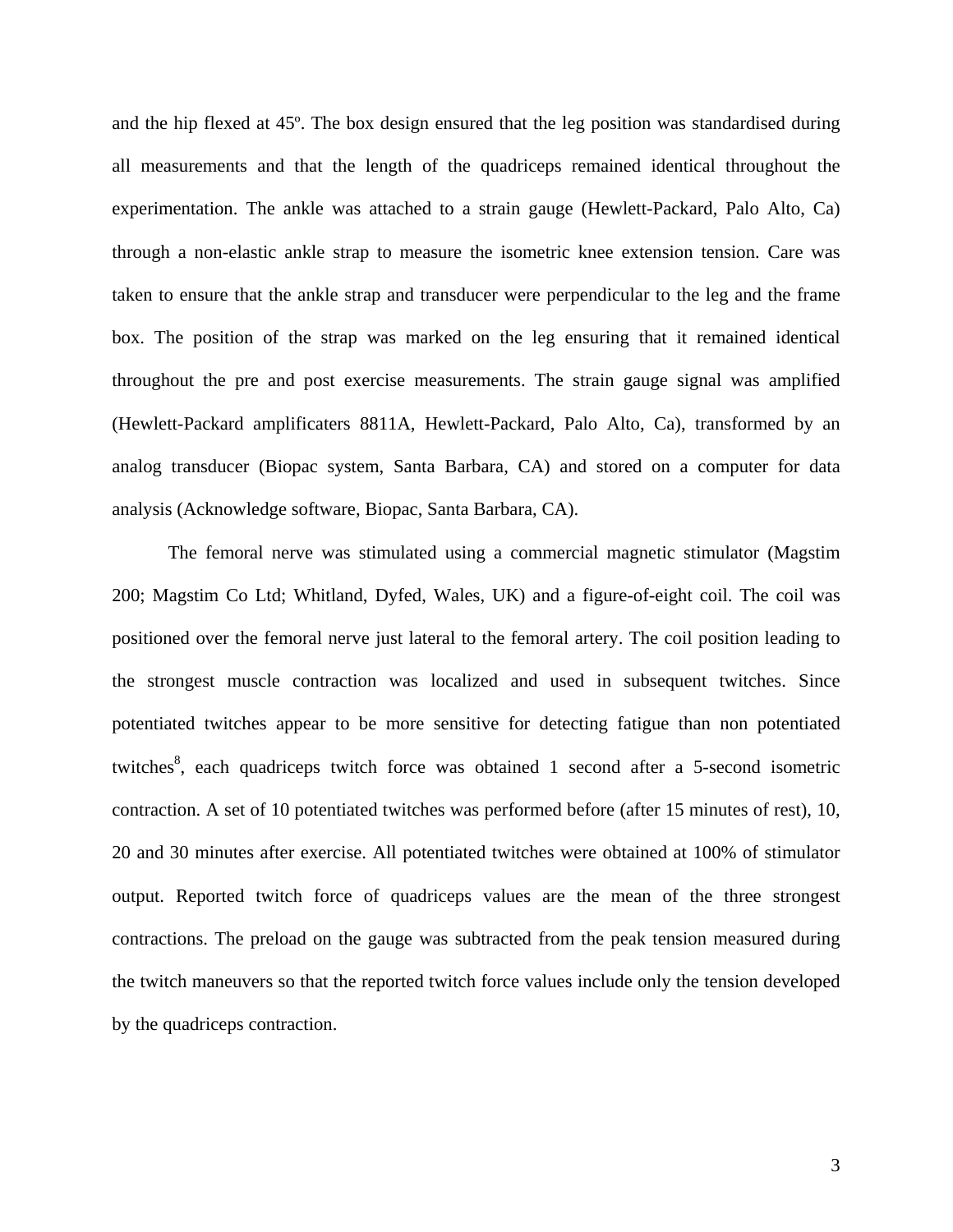## **REFERENCES**

- E1. Singh SJ, Morgan MD, Scott S, Walters D, Hardman AE. Development of a shuttle walking test of disability in patients with chronic airways obstruction. *Thorax* 1992;**47**:1019-1024.
- E2. Revill SM, Morgan MD, Singh SJ, Williams J, Hardman AE. The endurance shuttle walk: a new field test for the assessment of endurance capacity in chronic obstructive pulmonary disease. *Thorax* 1999;**54**:213-222.
- E3. Guyatt GH, Pugsley S, Sullivan MJ, et al. Effect of encouragement on walking test performance. *Thorax* 1984;**39**:818-822.
- E4. ATS statement: guidelines for the six-minute walk test. *Am J Respir Crit Care Med* 2002;**166**:111-117.
- E5. McLaughlin JE, King GA, Howley ET, Bassett DR, Jr., Ainsworth BE. Validation of the COSMED K4 b2 portable metabolic system. *Int J Sports Med* 2001;**22**:280-284.
- E6. Palange P, Forte S, Onorati P, Manfredi F, Serra P, Carlone S. Ventilatory and metabolic adaptations to walking and cycling in patients with COPD. *J Appl Physiol* 2000;**88**:1715- 1720.
- E7. Saey D, Debigaré R, LeBlanc P, et al.. Contractile leg fatigue after cycle exercise: a factor limiting exercise in patients with COPD. *Am J Respir Crit Care Med* 2003;**168**:425-430.
- E8. Kufel TJ, Pineda LA, Mador MJ. Comparison of potentiated and unpotentiated twitches as an index of muscle fatigue. *Muscle Nerve* 2002;**25**:438-444.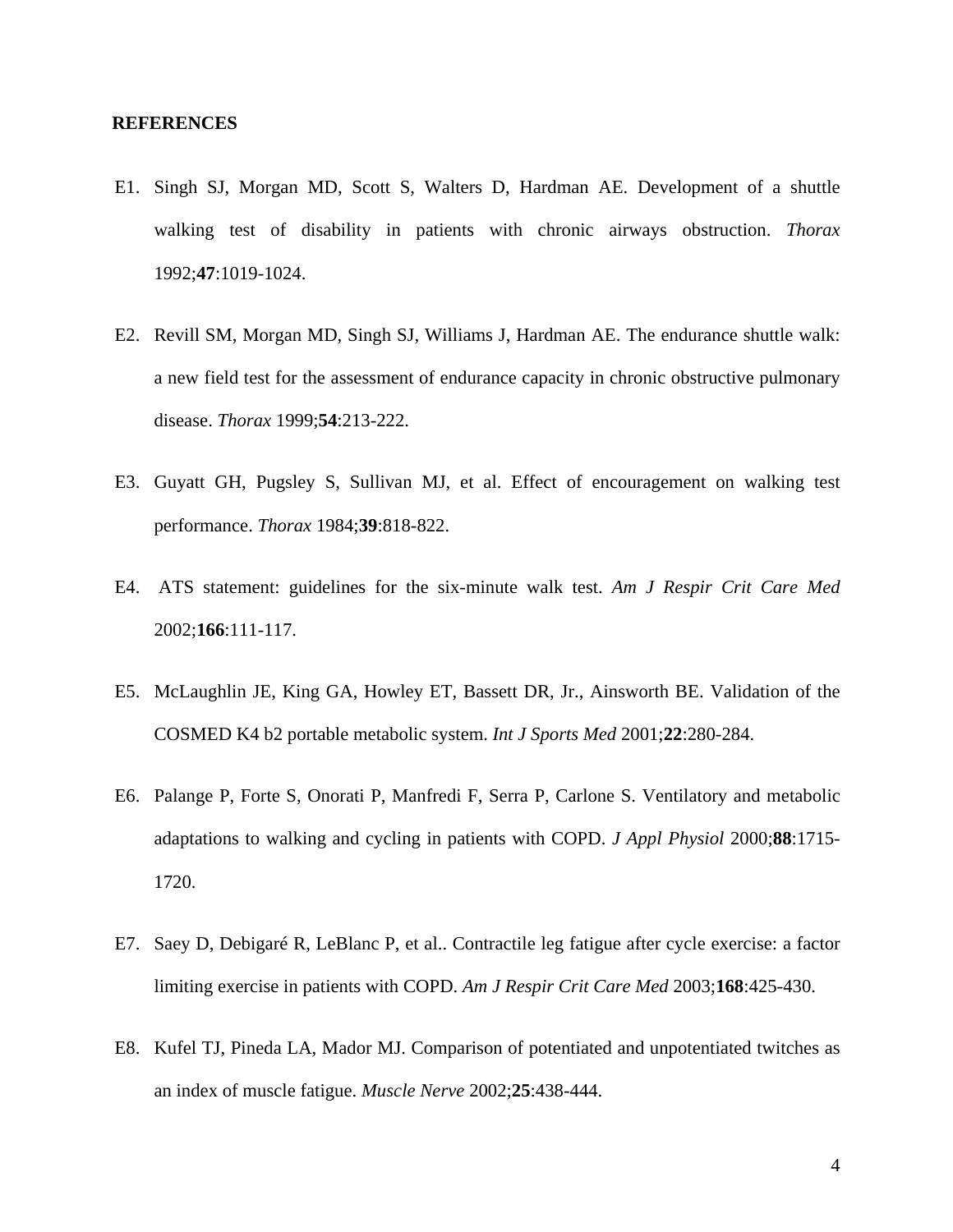# **LEGEND FOR FIGURES**

Figure E1. Schematic representation of the study protocol. PFT: pulmonary function test; 6MWT: six-minute walking test; ESW: endurance shuttle walk; PL: placebo; IB: ipratropium bromide.

**Figure E2.** Schematic representation of the experimental setup showing the strain gauge (A), the non elastic ankle strap (B), the figure-of-eight coil (C) and the wooden frame (D) ensuring that the leg positioning during the magnetic stimulation was identical throughout the measurements.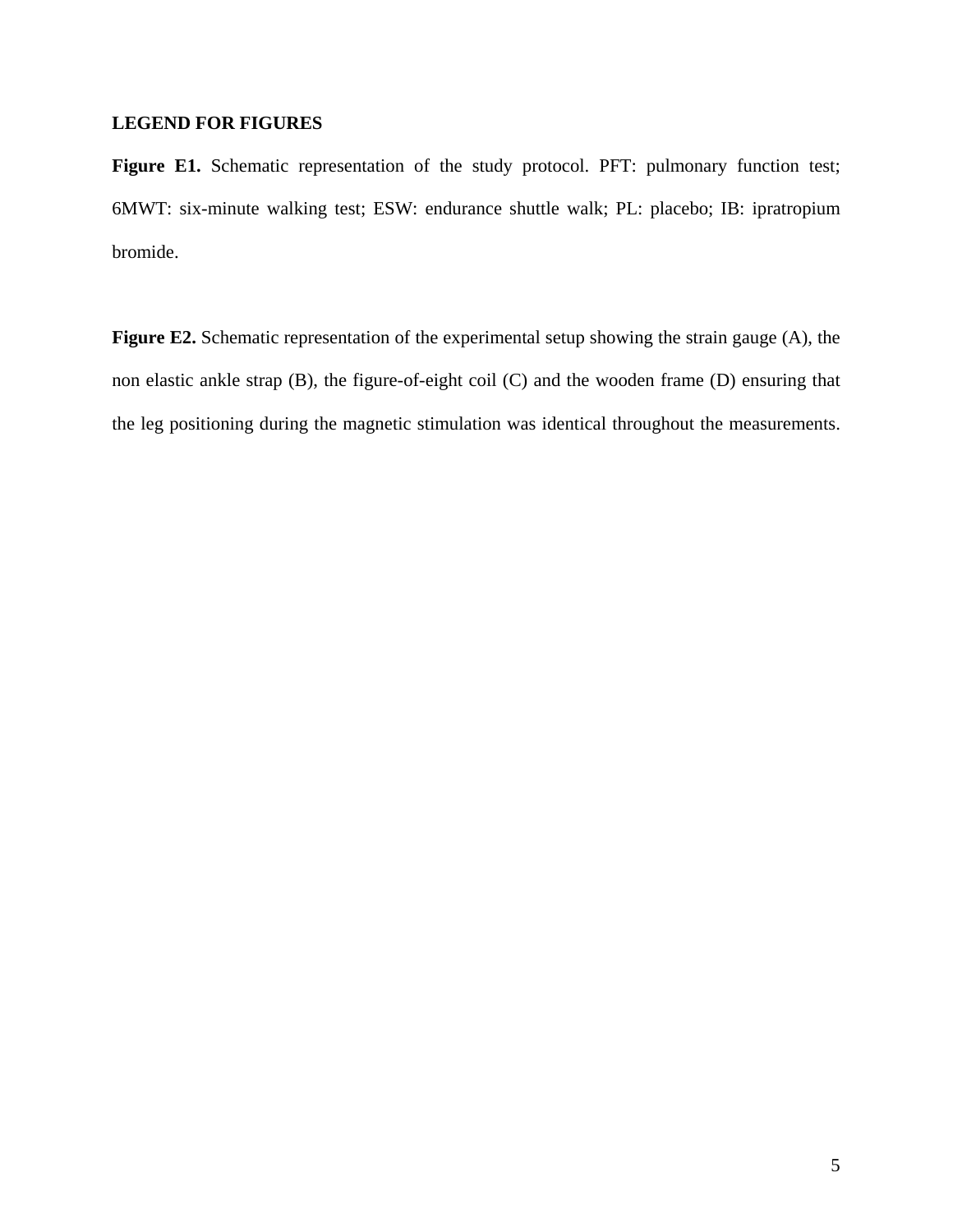| Visit 1                                                      | Visit 2                                     | Visit 3                                                                  | Visit 4                                             | Visit 5                                                                  |  |
|--------------------------------------------------------------|---------------------------------------------|--------------------------------------------------------------------------|-----------------------------------------------------|--------------------------------------------------------------------------|--|
|                                                              | 48-72 hrs                                   | 48 hrs                                                                   | 48 hrs                                              | 48 hrs                                                                   |  |
| <b>PFT</b><br>Incremental<br>shuttle walk<br>Familiarization | Walking test 1<br>[6MWT or ESW]<br>PL or IB | Walking test 1<br>[same as visit 2]<br>PL or IB<br>[opposite of visit 2] | Walking test 2<br>[opposite of visit 2]<br>PL or IB | Walking test 2<br>[same as visit 4]<br>PL or IB<br>[opposite of visit 4] |  |

Figure E1.